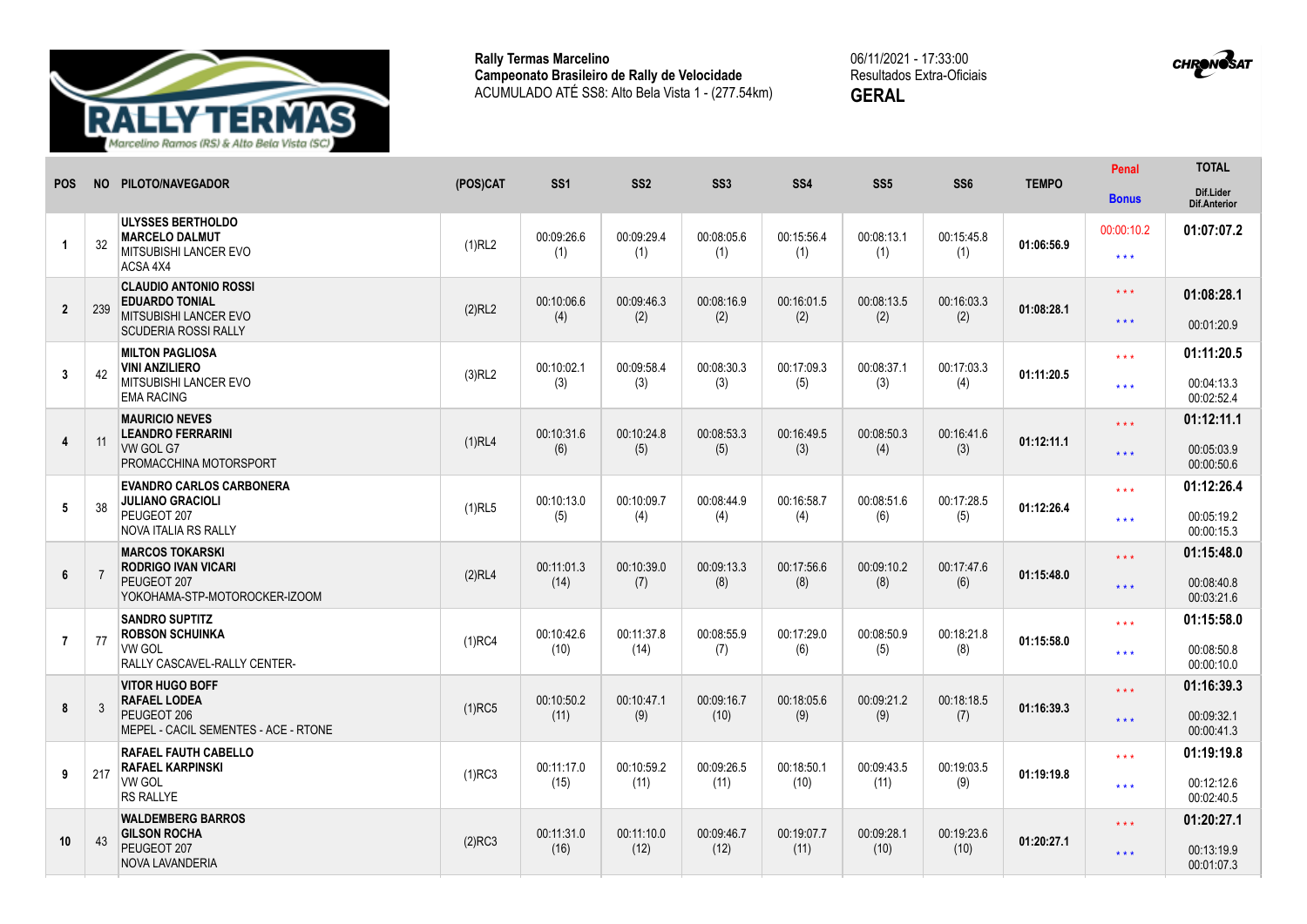| 11         |                | 122 TIAGO SILVA DE ANDRADE<br><b>MARCIANO SILVA DE ANDRA</b><br><b>VW GOL</b><br><b>ANDRADE RALLY TEAM</b> | $(3)$ RC3  | 00:12:04.4<br>(19)      | 00:11:39.5<br>(15)      | 00:10:10.9<br>(14)      | 00:19:42.8<br>(12)      | 00:10:04.9<br>(12)      | 00:19:46.7<br>(11)      | 01:23:29.2              | $\star\star\star$<br>$***$                     | 01:23:29.2<br>00:16:22.0<br>00:03:02.1 |
|------------|----------------|------------------------------------------------------------------------------------------------------------|------------|-------------------------|-------------------------|-------------------------|-------------------------|-------------------------|-------------------------|-------------------------|------------------------------------------------|----------------------------------------|
| 12         | 70             | <b>ELTON CUNHA</b><br><b>MARLON ZILL</b><br><b>FIAT PALIO</b>                                              | $(4)$ RC3  | 00:12:17.6<br>(20)      | 00:12:20.3<br>(17)      | 00:10:33.7<br>(16)      | 00:21:18.2<br>(14)      | 00:11:02.6<br>(14)      | 00:21:44.6<br>(13)      | 01:29:17.0              | 00:00:10.2<br>$\star \star \star$              | 01:29:27.2<br>00:22:20.0<br>00:05:58.0 |
| 13         | 35             | <b>RANGEL SEGATTI</b><br><b>LUCAS NEUMANN</b><br>CHEVROLET CELTA<br><b>OGRAM RACING</b>                    | $(2)$ RC5  | 00:22:22.2<br>(22)      | 00:11:47.2<br>(16)      | 00:10:26.0<br>(15)      | 00:20:04.6<br>(13)      | 00:10:17.6<br>(13)      | 00:19:54.8<br>(12)      | 01:34:52.4              | $***$<br>$\star\star\star$                     | 01:34:52.4<br>00:27:45.2<br>00:05:25.2 |
| NC         | 88             | <b>MARCOS VALANDRO</b><br><b>DARIO DRIESSEN</b><br><b>VW GOL</b><br><b>BEMAJJY RALLY E RALLY CENTER</b>    | $(NC)$ RC4 | 00:11:00.6<br>(13)      | 00:10:50.8<br>(10)      | 00:08:54.6<br>(6)       | 00:17:33.1<br>(7)       | 00:08:57.7<br>(7)       | $\star$ $\star$ $\star$ | $\star\star\star$       | $\star \star \star$<br>$\star\star\star$       | $***$                                  |
| <b>NC</b>  | 71             | <b>LUCIANO FLECK</b><br><b>THIAGO OSTERNACK</b><br><b>VW UP TSI</b><br><b>PRO MACCHINA</b>                 | (NC)RL5    | 00:10:54.1<br>(12)      | 00:10:44.9<br>(8)       | 00:09:15.6<br>(9)       | $\star$ $\star$ $\star$ | $\star$ $\star$ $\star$ | $\star$ $\star$ $\star$ | $\star$ $\star$ $\star$ | $***$<br>$\star\star\star$                     | $***$                                  |
| NC         | 15             | <b>LUCIANO AMERICO DE MELO</b><br><b>MARCIO RUCKL JR</b><br>PEUGEOT 206<br><b>RTONE RALLY-CERES GO</b>     | (NC)RL5    | 00:11:36.5<br>(17)      | 00:11:10.2<br>(13)      | 00:09:57.4<br>(13)      | $\star$ $\star$ $\star$ | $\star$ $\star$ $\star$ | $\star$ $\star$ $\star$ | $\star$ $\star$ $\star$ | $***$<br>$***$                                 | $***$                                  |
| <b>NC</b>  | 52             | <b>ALAN CARDOSO</b><br><b>LUCIVANE BALENA</b><br><b>FIAT PALIO</b><br><b>CSA TEAM</b>                      | $(NC)$ RC5 | 00:10:39.3<br>(8)       | 00:10:25.4<br>(6)       | $\star$ $\star$ $\star$ | $\star$ $\star$ $\star$ | $\star$ $\star$ $\star$ | $\star$ $\star$ $\star$ | $\star$ $\star$ $\star$ | $\star\star\star$<br>$\star\star\star$         | $***$                                  |
| NC         | 9              | <b>JULIANO SARTORI</b><br><b>RAFAEL SARTORI</b><br><b>VW POLO MR</b><br><b>ACE MAXI RALLY TEAM</b>         | (NC)RL2    | 00:09:46.6<br>(2)       | 00:23:16.3<br>(18)      | $\star$ $\star$ $\star$ | $\star$ $\star$ $\star$ | $\star$ $\star$ $\star$ | $\star$ $\star$ $\star$ | $\star$ $\star$ $\star$ | $\star\star\star$<br>$\star\star\star$         | $***$                                  |
| <b>NC</b>  | 23             | <b>LUIS STEDILE</b><br><b>KZ MORALES</b><br>PEUGEOT 207<br><b>ZIRAO RACING</b>                             | (NC)RL4    | 00:10:31.6<br>(6)       | $\star$ $\star$ $\star$ | $\star$ $\star$ $\star$ | $\star$ $\star$ $\star$ | $\star$ $\star$ $\star$ | $\star$ $\star$ $\star$ | $\star\star\star$       | $\star\star\star$<br>$\star\star\star$         | $***$                                  |
| ${\sf NC}$ | $\overline{2}$ | <b>FERNANDO SOLIMANN</b><br><b>FRANCLI FUSINATTO</b><br><b>FORD KA</b><br><b>SOLIMANN RACING</b>           | $(NC)$ RC3 | 00:10:41.4<br>(9)       | $\star$ $\star$ $\star$ | $\star$ $\star$ $\star$ | $\star$ $\star$ $\star$ | $\star$ $\star$ $\star$ | $\star$ $\star$ $\star$ | $\star$ $\star$ $\star$ | $***$<br>$***$                                 | $***$                                  |
| <b>NC</b>  | 72             | <b>MARCOS VINICIUS DA SILVA</b><br><b>HECTOR SIELSKI</b><br>CHEVROLET VECTRA<br><b>TUTTI RALLY</b>         | $(NC)$ RC3 | 00:11:52.7<br>(18)      | $***$                   | $\star$ $\star$ $\star$ | $\star$ $\star$ $\star$ | $\star$ $\star$ $\star$ | $\star$ $\star$ $\star$ | $\star\star\star$       | $* * *$<br>$* * *$                             | $***$                                  |
| NC         | 6              | <b>DIMITRI BRANDAO</b><br><b>CRISTIAN POLETTO BARBIERI</b><br>PEUGEOT 206<br><b>SUBLIMAX RACING</b>        | $(NC)$ RC4 | 00:12:51.6<br>(21)      | $\star$ $\star$ $\star$ | $\star$ $\star$ $\star$ | $\star$ $\star$ $\star$ | $***$                   | $\star$ $\star$ $\star$ | $***$                   | $\star\star\star$<br>$\star\star\star$         | $***$                                  |
| <b>NC</b>  |                | 12 CLAUDIO SARGINIESKI<br><b>MATEUS PERIN</b>                                                              | $(NC)$ RC5 | $\star$ $\star$ $\star$ | $\star$ $\star$ $\star$ | $***$                   | $\star$ $\star$ $\star$ | $\star$ $\star$ $\star$ | $\star$ $\star$ $\star$ | $\star$ $\star$ $\star$ | $\star$ $\star$ $\star$<br>$\star \star \star$ | $***$                                  |